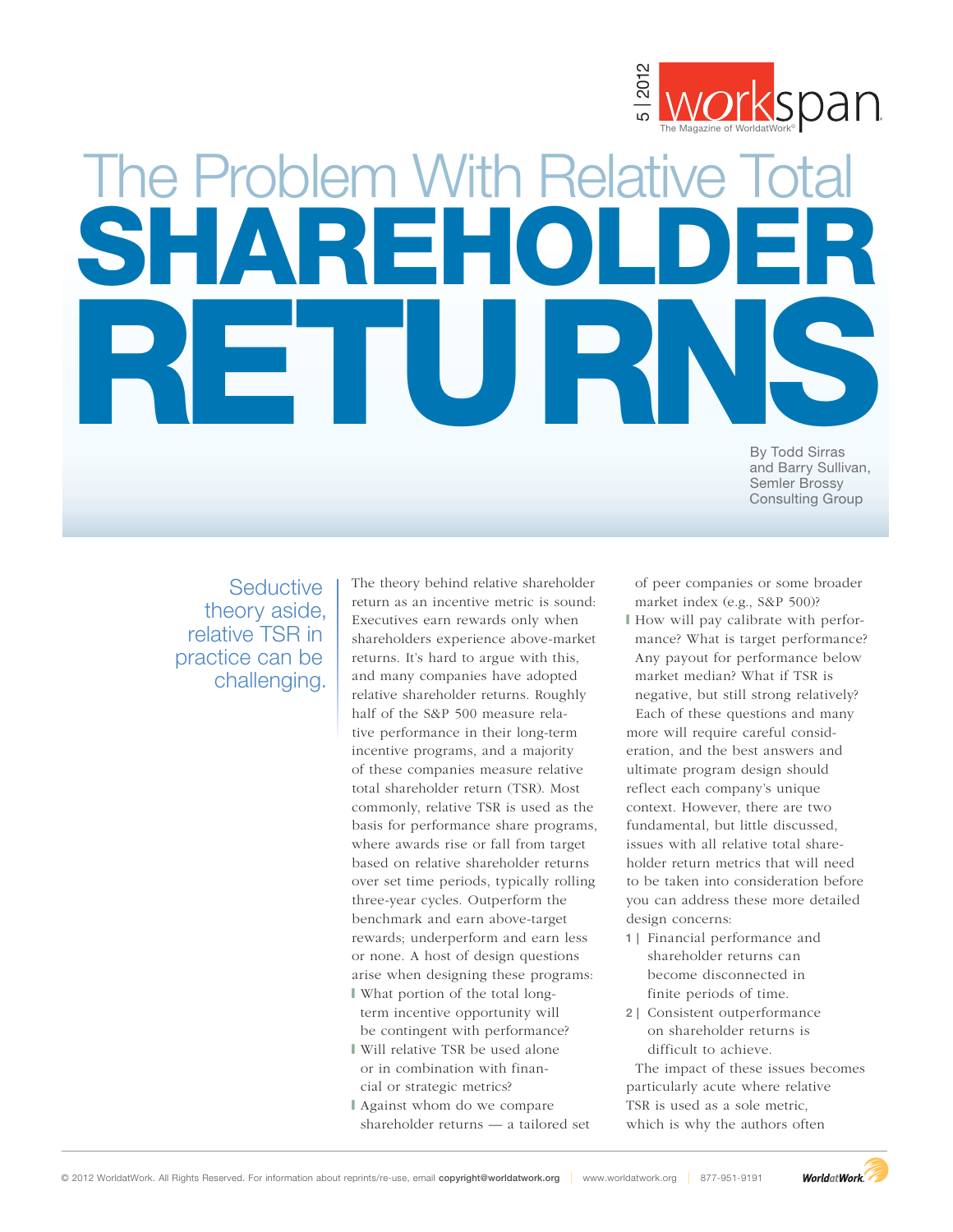advocate that relative TSR, where used as an incentive metric, should be used in combination with other performance metrics to help balance performance and pay outcomes over time. And, this point can be extended beyond relative TSR — any performance metric in isolation can carry unintended consequences.

The remainder of this article looks at these two issues in turn and discusses the implications for compensation design.

# **ISSUE 1** | Financial Performance and Shareholder Returns Can Become Disconnected

Over long periods of time, strong financial performance is highly correlated with strong shareholder returns. Companies that consistently grow their top line and generate positive returns on their invested capital over time are able to create sustainable shareholder value. Figure 1 maps the companies in the S&P 500 for the 10 years ending 2010. The relationship between strong financial performance and strong TSR is clear — those companies in the top-third on revenue growth and return on investment generate the highest TSR (16 percent on average).

However, disconnects can arise over shorter periods of time. In any finite period, strong financial performance does not translate to strong shareholder returns — in some cases due to exogenous factors, and in others due to increasing investor expectations. These disconnects can become compounded when measuring relative market performance, because the factors and variables for one company extend to all companies within the comparator set.

Figure 2 on page 50 shows the relationship between financial performance and TSR over shorter time periods, again referencing the S&P 500 companies. The authors' company tested the eight rolling three-year periods from 2001 through 2010, beginning with 2001 through

2003, continuing to 2002 through 2004, 2003 through 2005 and so on, and ending with 2008 through 2010. In roughly 50 percent of cases, financial performance — again measured using growth and returns — and TSR are generally well aligned: relative rankings on each are within  $\pm 20$  percentile points of each other.

For the other 50 percent, relative financial and TSR performance are not very well aligned (i.e., differences between the two are more than  $\pm 20$ percentile points). Said another way, over these three-year periods, outperformance or underperformance on relative TSR is not driven by relative financial performance five times out of 10. Furthermore, in 20 percent of cases — the far right and left tails of the distribution in Figure 2 — relative financial performance is very poorly aligned with relative TSR (i.e., the differences between the two are more than ± 40 percentile points).

A three-year cycle is the most common measurement period used

in long-term incentive plans. It is clear then that relative TSR-based incentives can become divorced during the measurement period from the core financial and operational performance that executives manage directly. For this reason, relative TSR-based incentives are often perceived as something outside of the executive team's control — "manna from heaven" when they actually do pay off — rather than a reward earned for specific achievements. In good years from a TSR standpoint, management can be rewarded even if the underlying financial performance or strategic achievements are not as strong, and similarly management can receive little or no reward if stock prices are down sharply — or even just down relative to their peers — despite above average financial performance.

As a result, relative TSR is usually less about driving specific behaviors and more about an after-the-fact affirmation of an incentive outcome. It's a simple thing for the board of directors to assess relative shareholder

Figure 1 | **S&P 500 Less Financial Services** Ten-year period ending December 2010



Source: Semler Brossy Consulting Group Analysis. Financial services is excluded here, since the key financial drivers in that industry are generally different from other industries.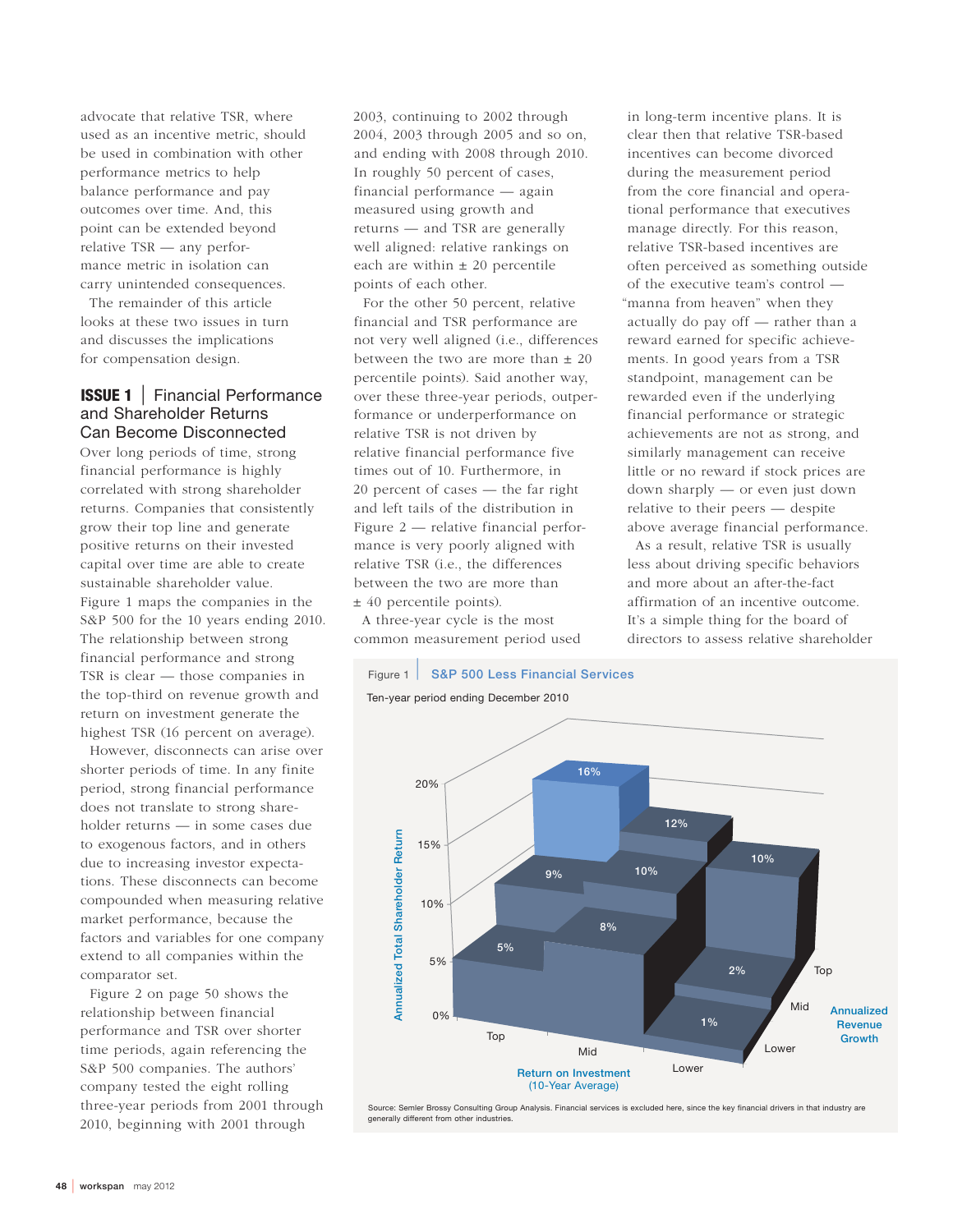returns at the end of a performance period, and thereby qualify an above- or below-target payout, both internally to executives and externally to shareholders.

# **ISSUE 2** | Consistent Outperformance on Shareholder Returns is Difficult

On any given day, a company's share price is a not-so-simple distillation of available facts and predictions regarding the company's future performance, all wrapped into a single figure and then discounted to today's dollars. Executives and investors alike know that strong performance does not necessarily translate to higher share prices and shareholder returns. Rather, increases in share price and shareholder returns are often more dependent on beating investor expectations — company performance must outpace current expectations since these expectations are already built in at today's price.

Therefore, to deliver superior returns on a relative basis, a company must not only outperform peers financially, but also consistently beat shareholder expectations, and do so by a larger margin than other companies. Over time, even top-performing companies will find this difficult, because as their performance increases, so too will investor expectations. It is difficult to consistently deliver above-market performance.

Figure 3 on page 52 maps the S&P 500 companies, zeroing in on the five companies per industry that delivered the strongest TSR over the full 10-year period from 2001 through 2010. Each of these longer-term top performers were tested to understand their relative TSR performance in each of the eight rolling three-year periods within the full 10-year period. Even the best performing companies will lag the market sometimes. For example, the top-performing company in consumer discretionary scored as low as 8<sup>th</sup> percentile against its industry comparators in one of the eight rolling three-year periods. Also, consider consumer staples, where

the long-term top performer scored lowest among industry comparators for one three-year period.

As a result, even top-performing companies over the long term will have occasional performance periods with relatively low payouts using relative TSR. It is nearly impossible to consistently defy the laws of gravity, due in part to ever-increasing shareholder expectations for high performers.

### Conclusion

Relative shareholder returns are an essential element of a robust assessment of company performance. Whether relative shareholder returns should have a role in determining incentive outcomes is a companyby-company decision. This decision should be carefully considered, and companies should not feel obliged by what others do or general notions of best practice. There are sound arguments for and against relative TSR-based programs.

### Figure 2 | **S&P 500 Less Financial Services**

Eight rolling three-year periods from 2001 through 2010



Source: Semler Brossy Consulting Group Analysis.